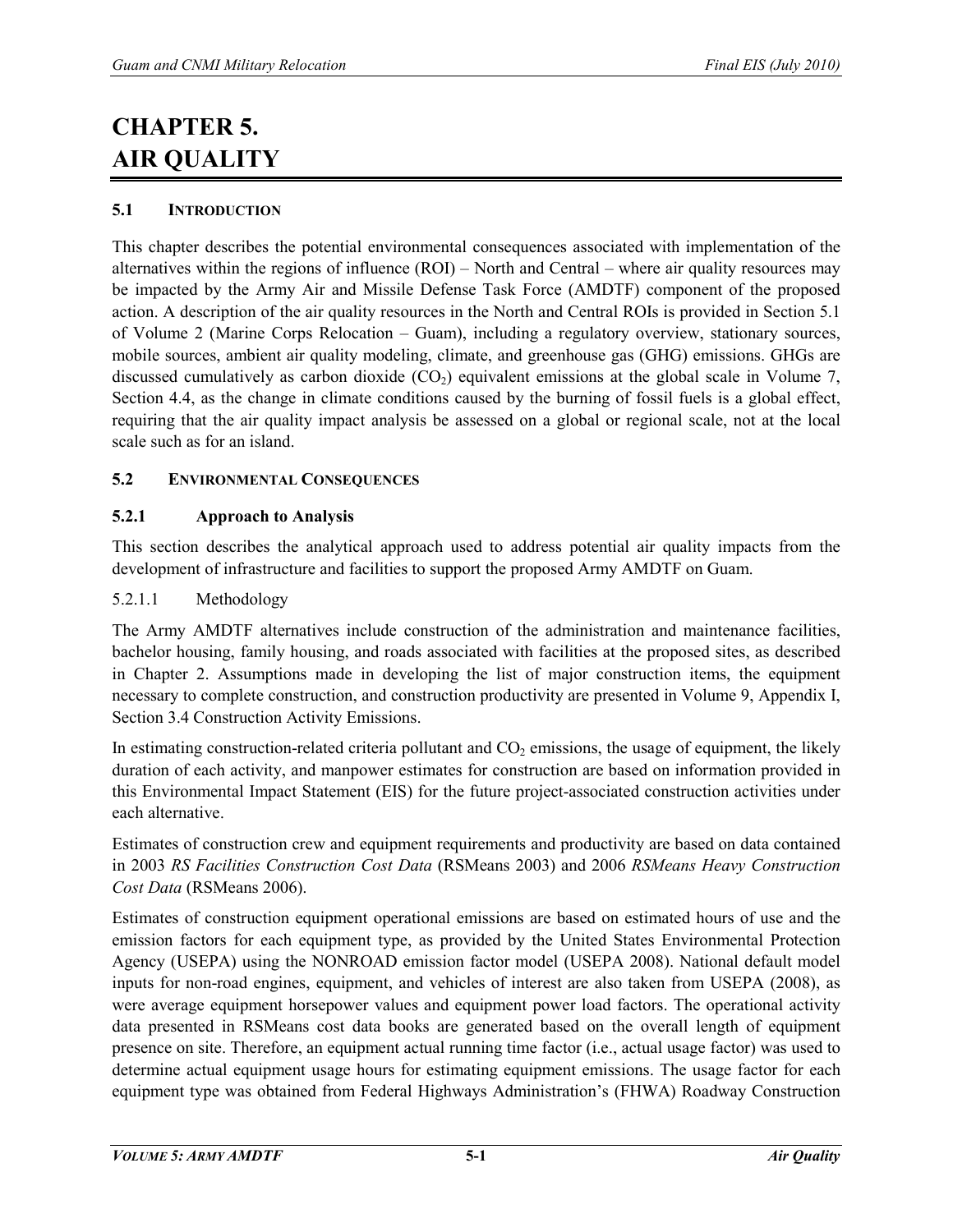Noise Model User's Guide (FHWA 2006). Emission factors related to construction-associated delivery trucks were estimated using the USEPA Mobile6 emission factor model (USEPA 2003), which provides a specific emission factor database for various truck classifications. The workers' commuting vehicle emissions were estimated using the same Mobile6 model (USEPA 2003) and assumed workers would travel an average of 10 miles (16 kilometers) per day to the site using shuttle buses or vans. The detailed methodology used to calculate these emissions is presented in Volume 9, Appendix I, Section 3.4 Construction Activity Emissions.

A maximum sulfur content of  $0.5\%$  was conservatively used to predict sulfur dioxide  $(SO<sub>2</sub>)$  and particulate matter (PM) emissions for diesel-powered equipment and vehicles based on USEPA's Heavy-Duty Standards/Diesel Fuel Regulatory Impact Analysis (RIA) (USEPA 2000). Based on the RIA, data observed in 1992 shows that No. 2 diesel fuel imports actually had sulfur content ranging from 0.39% to 0.5%. Therefore, using the actual highest sulfur content observed in 1992 (0.5 %) for vehicles in this analysis is considered appropriate and conservative and is also coincident with the highest sulfur content fuel input available both in the NONROAD and Mobile6 models. It should also be noted that with the introduction of the Heavy-Duty Engine and Vehicle Standards and Highway Diesel Fuel Sulfur Control Requirements (40 Code of Federal Regulations Parts 69, 80, and 86) in 2006, refiners were required to start producing diesel fuel for use in highway vehicles with a sulfur content of no more than 15 parts per million. Therefore, the sulfur content of fuels since 1992 has decreased in general although Guam has been granted an exemption from using low sulfur fuel (see Volume 6, Section 7.2). Department of Defense (DoD) is currently examining the potential use of ultra low sulfur fuel for construction activities and highway diesel vehicles on Guam, so that the actual sulfur content used may be far lower than the results provided here. Operational activities produce potential air quality impacts from the operation of stationary and non-stationary sources. Vehicle operational impacts are addressed in Volume 6 through evaluation of the overall on-road vehicular traffic air quality impacts on Guam. Vehicle trips generated from all proposed activities, including the action described here, are covered in Volume 6. Therefore, only construction activity emissions are analyzed here.

# 5.2.1.2 Determination of Significance

Under the Clean Air Act (CAA), motor vehicles and construction equipment are exempt from air permitting requirements. Emissions from sources associated with the construction of the proposed Army AMDTF facilities and housing occur in attainment areas that meet the National Ambient Air Quality Standards (NAAQS) for all criteria pollutants; therefore, the General Conformity Rule (GCR) is not applicable. Nonetheless, the National Environmental Policy Act (NEPA) and its implementing regulations require analysis of the significance of air quality impacts from these sources, as well as non-major stationary sources. However, neither NEPA nor its implementing regulations have established criteria for determining the significance of air quality impacts from such sources in CAA attainment areas.

In GCR applicable non-attainment areas, USEPA uses the "major stationary source" definition under the New Source Review program as the *de minimis* level to separate presumably exempt actions from those requiring a positive conformity determination. As the proposed action and alternatives would typically occur in areas which have always been in attainment, the EIS applies the "major stationary source" definition (250 tons per year [TPY] or more of any air pollutant subject to regulations under the CAA) from the Prevention of Significant Deterioration (PSD) program as the criteria for determining the potential significance of air quality impacts from these sources.  $CO<sub>2</sub>$  is not a criteria pollutant and the 250 TPY significance criterion is not applicable to it. The potential effects of  $CO<sub>2</sub>$  and other greenhouse gas emissions are by nature global and are based on cumulative impacts. Individual sources are not large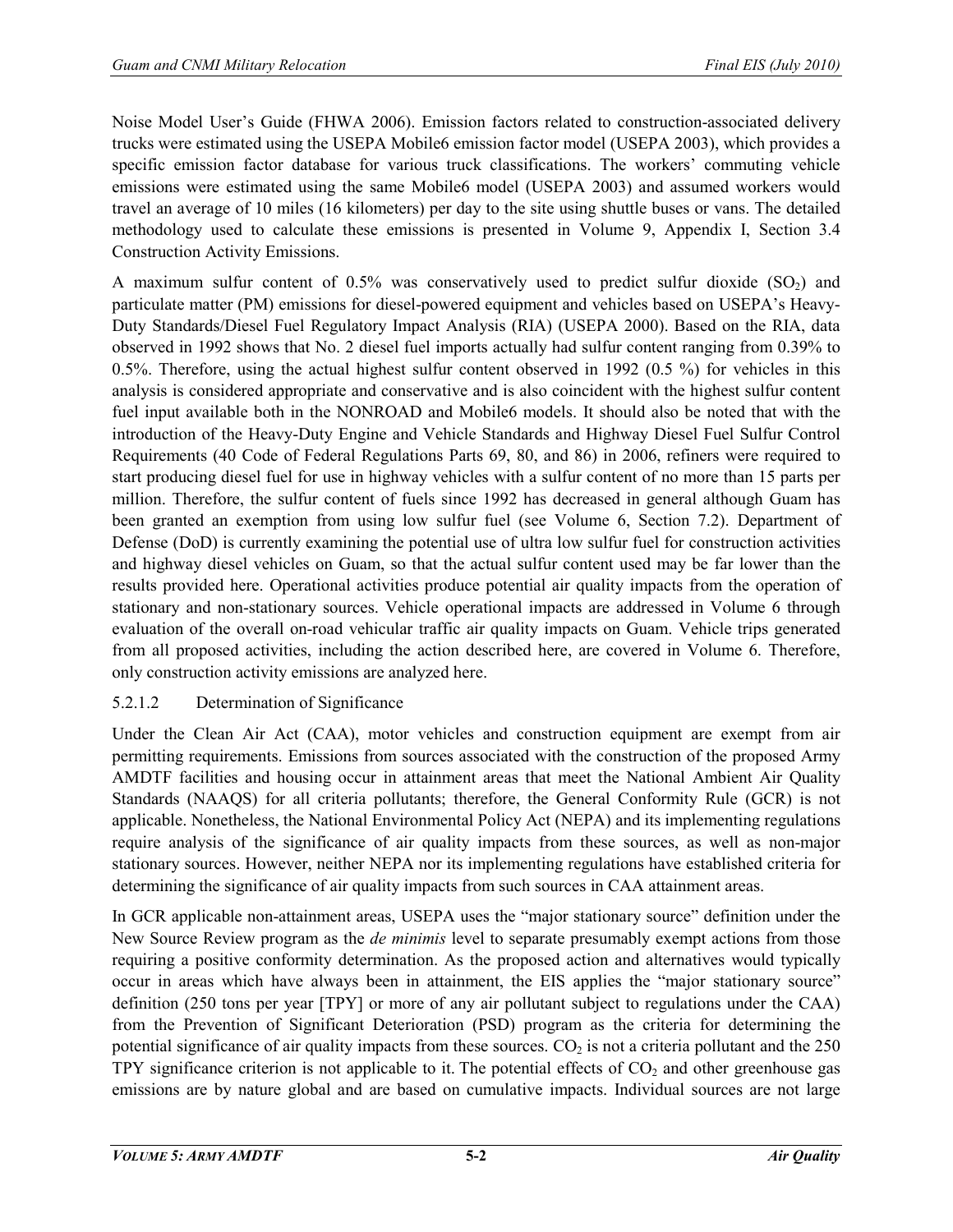enough to have an appreciable effect on climate change. Hence, the impact of proposed  $CO<sub>2</sub>$  and other greenhouse gas emissions is discussed in the context of summary of impacts for Alternative 1 in Volume 7.

As noted above, neither the PSD permitting program nor the GCR are applicable to mobile sources or non-major stationary sources in attainment areas. Therefore, the analysis of construction and operational incremental emissions from these sources in attainment areas, and the significance criteria selected (250 TPY), are solely intended to inform the public and decision makers of the relative air quality impacts from the proposed action, and the other alternatives under NEPA requirements.

It should be noted that the above thresholds established for emissions comparison purposes must be used for all relevant emissions from the entire proposed action. The emissions quantification described in this section is for disclosure purposes only and addresses individual action component air quality impacts using the same thresholds. However, the overall air quality impacts are addressed for Alternative 1 in Volume 7 through a comparison with these thresholds. Volume 7 addresses the summary of effects from all project components under the proposed action.

# 5.2.1.3 Issues Identified During Public Scoping Process

The following analysis quantifies potential air quality impacts within each applicable ROI from the proposed action. As part of the analysis, concerns related to air quality that were mentioned by the public, including regulatory stakeholders during the public scoping meetings were addressed. These include increases in construction-related emissions and impacts including emissions estimates of criteria pollutants and diesel particulate matter.

# **5.2.2 Headquarters/Housing Alternatives**

This description of environmental consequences addresses all components of the proposed actions for the Army AMDTF. This includes the headquarters/housing component and the munitions storage component, each of which has three alternatives. A full analysis of each alternative is presented beneath the individual headings of this chapter. The weapons emplacement component has four alternatives. Detailed information on the weapons emplacements is contained in a Classified Appendix (Appendix L). A summary of impacts specific to each set of alternatives (including an unclassified summary of weapons emplacement impacts) is presented at the end of this chapter.

# 5.2.2.1 Headquarters/Housing Alternative 1 (Preferred Alternative)

Under Alternative 1, the Army administration/headquarters (HQ) and maintenance facility would be colocated with the Marine Corps in the northern portion of Naval Computer and Telecommunications Station (NCTS) Finegayan. Unaccompanied personnel housing facilities would also be located within NCTS Finegayan. Accompanied personnel housing facilities would be co-located with the Main Cantonment housing areas in South Finegayan. Recreational and quality of life (QOL) facilities would be co-located within and adjacent to the housing areas.

# North

# *NCTS Finegayan*

*Construction.* Assumptions were made to develop a list of major construction items, necessary equipment, and productivity levels necessary for the completed installation of the Army AMDTF within the Marine Corps site at Finegayan. This list includes prototype structures for administration and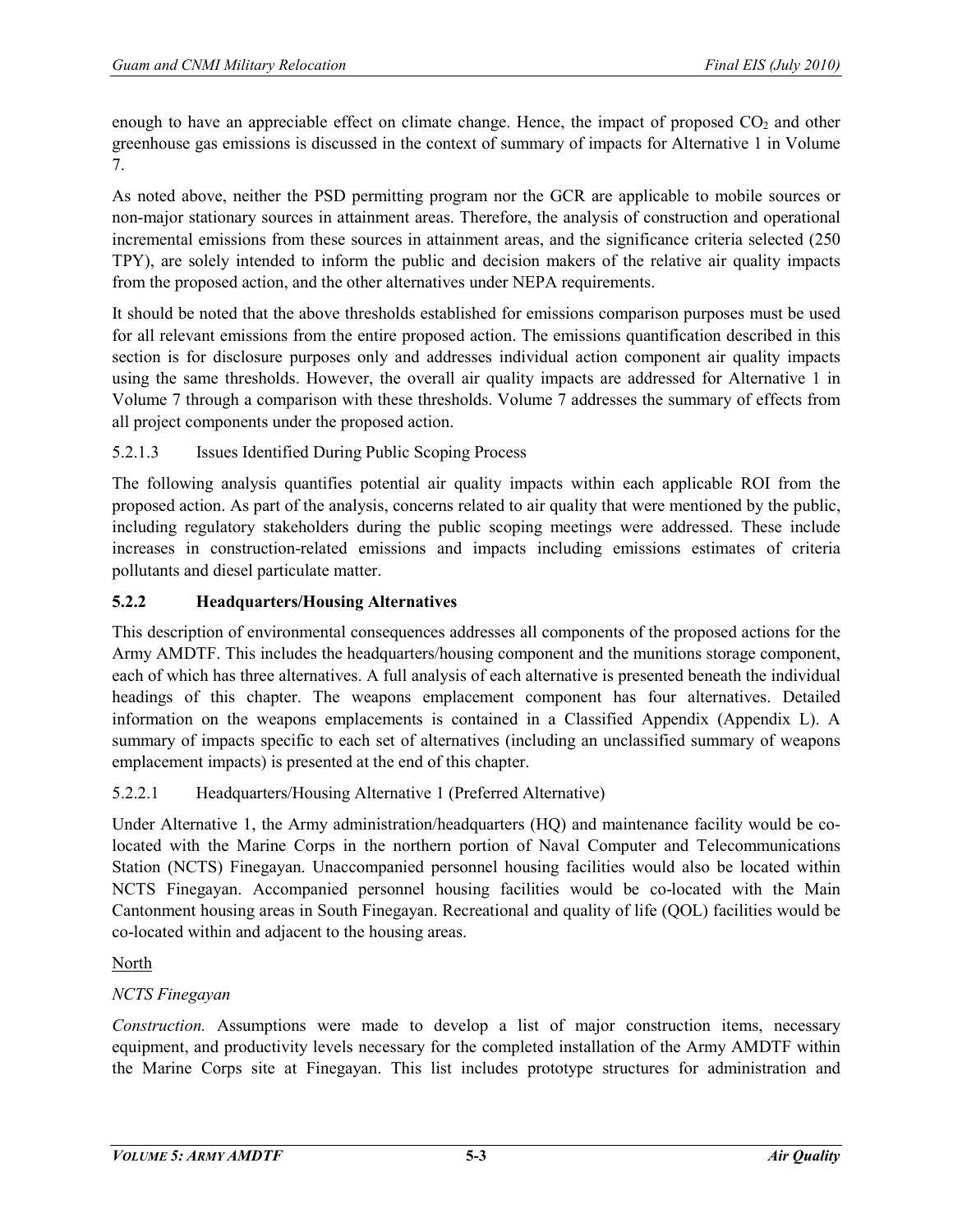maintenance components, and prototypes including unique elements for munitions storage and the weapons emplacement components.

Construction emissions at both NCTS and South Finegayan were considered together and added with the emissions from construction of earth-covered magazines (ECMs) for the munitions storage component. The emissions presented in Table 5.2-1 represent the total construction emissions for Headquarters/Housing Alternative 1 and Munitions Storage Alternative 1. The calculated total construction emissions from equipment and trucks with potential to occur between 2011 and 2014 are assumed to be evenly distributed among those years in TPY (Table 5.2-1). These emissions are further considered in Volume 7 in determining the potential air emissions impact significance of all project components.

**Table 5.2-1. Total Annual Construction Emissions – Headquarters/Housing and Munitions Storage Alternative 1**

| Construction Activity        |                 |           | Pollutant  |          |            |      |
|------------------------------|-----------------|-----------|------------|----------|------------|------|
|                              | SO <sub>2</sub> | $PM_{10}$ | $PM_{2.5}$ | $NO_{r}$ | <i>VOC</i> |      |
| Total Annual Emissions (TPY) |                 |           |            | 2.5      | 0.9        | 453. |

The construction emissions shown in Table 5.2-1 are all well below the significance criteria of 250 TPY for air pollutants subject to regulations under the CAA, indicating that there would be less than significant impacts for this action. As discussed in Section 5.2.1.2,  $CO<sub>2</sub>$  is not a criteria pollutant and the 250 TPY significance criterion is not applicable to it.

*Operation.* As described in the methodology (Section 5.2.1.1), only construction emissions are analyzed here. Information on operational emissions is considered in Volume 6 that discusses utility and roadway project impacts.

### *South Finegayan*

*Construction.* Construction at both NCTS and South Finegayan were considered together and the emissions presented in Table 5.2-1 represent the total for both areas. The calculated total construction emissions from equipment and trucks with potential to occur between 2011 and 2014 are assumed to be evenly distributed among those years in TPY (Table 5.2-1). These emissions are further considered in Volume 7 in determining the combined air emissions impact significance of all project components.

*Operation.* As described in the methodology (Section 5.2.1.1), only construction emissions are analyzed here. Information on operational emissions is considered in Volume 6 that discusses utility and roadway project impacts.

### Central

# *Navy Barrigada*

*Construction.* No new construction would occur at Navy Barrigada under Alternative 1; therefore, there would be no impact to air quality.

*Operation.* Operations would not increase at Navy Barrigada under Alternative 1; therefore, impacts to air quality would be less than significant.

### *Air Force Barrigada*

*Construction.* No new construction would occur at Air Force Barrigada under Alternative 1; therefore, there would be no impacts to air quality.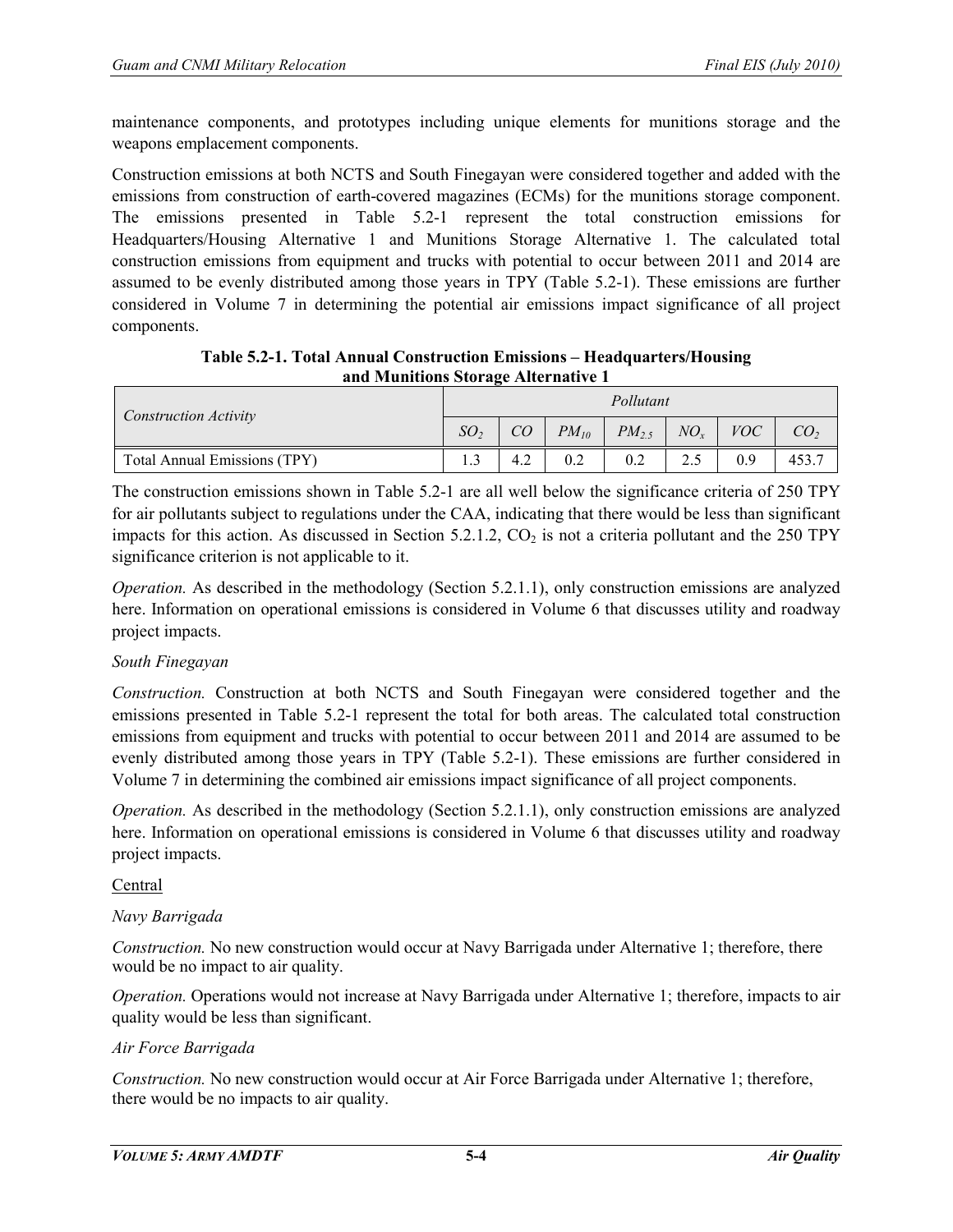*Operation.* Operations would not increase at Air Force Barrigada under Alternative 1; therefore, impacts to air quality would be less than significant.

### Alternative 1 Proposed Mitigation Measures

No mitigation measures are proposed for this action, as emissions are below criteria levels. Mitigation measures proposed for summary of impacts of all components considered in this EIS are discussed in Volume 7.

## 5.2.2.2 Headquarters/Housing Alternative 2

Under Alternative 2, the administration/HQ and maintenance facilities would be located within Navy Barrigada adjacent to the NCTS antenna farms. Accompanied and unaccompanied personnel housing facilities would be located within Navy Barrigada, with recreational and QOL facilities included in the housing areas.

North

### *NCTS Finegayan*

*Construction.* No new construction would occur at NCTS Finegayan under Alternative 2; therefore, therefore, there would be no impact to air quality.

*Operation.* Operations would not increase at NCTS Finegayan under Alternative 2; therefore, impacts to air quality would be less than significant.

### *South Finegayan*

*Construction.* No new construction would occur at South Finegayan under Alternative 2; therefore, therefore, there would be no impact to air quality.

*Operation.* Operations would not increase at South Finegayan under Alternative 2; therefore, impacts to air quality would be less than significant.

### Central

# *Navy Barrigada*

*Construction.* Total annual construction emissions under Alternative 2 are estimated as described in Section 5.2.1.1 and are summarized in Table 5.2-2. The detailed emissions calculation can be found in Volume 9, Appendix I, Section 3.4.4 Construction Emissions: Marine Corps Relocation – Army Air and Missile Defense Task. The predicted emissions are slightly less than Alternative 1 and are all well below the significance criteria of 250 TPY for air pollutant subject to regulations under the CAA, indicating that there would be less than significant impacts for this action.

### **Table 5.2-2. Total Annual Construction Emissions – Headquarters/Housing Alternative 2**

|                              |                 |           | Pollutant  |        |            |       |
|------------------------------|-----------------|-----------|------------|--------|------------|-------|
| Construction Activity        | SO <sub>2</sub> | $PM_{10}$ | $PM_{2.5}$ | $NO_r$ | <i>VOC</i> |       |
| Total Annual Emissions (TPY) | ر…              |           |            |        |            | 445.4 |

*Operation.* As described in the methodology (Section 5.2.1.1), only construction emissions are analyzed here. Information on operational emissions is presented in Volume 6.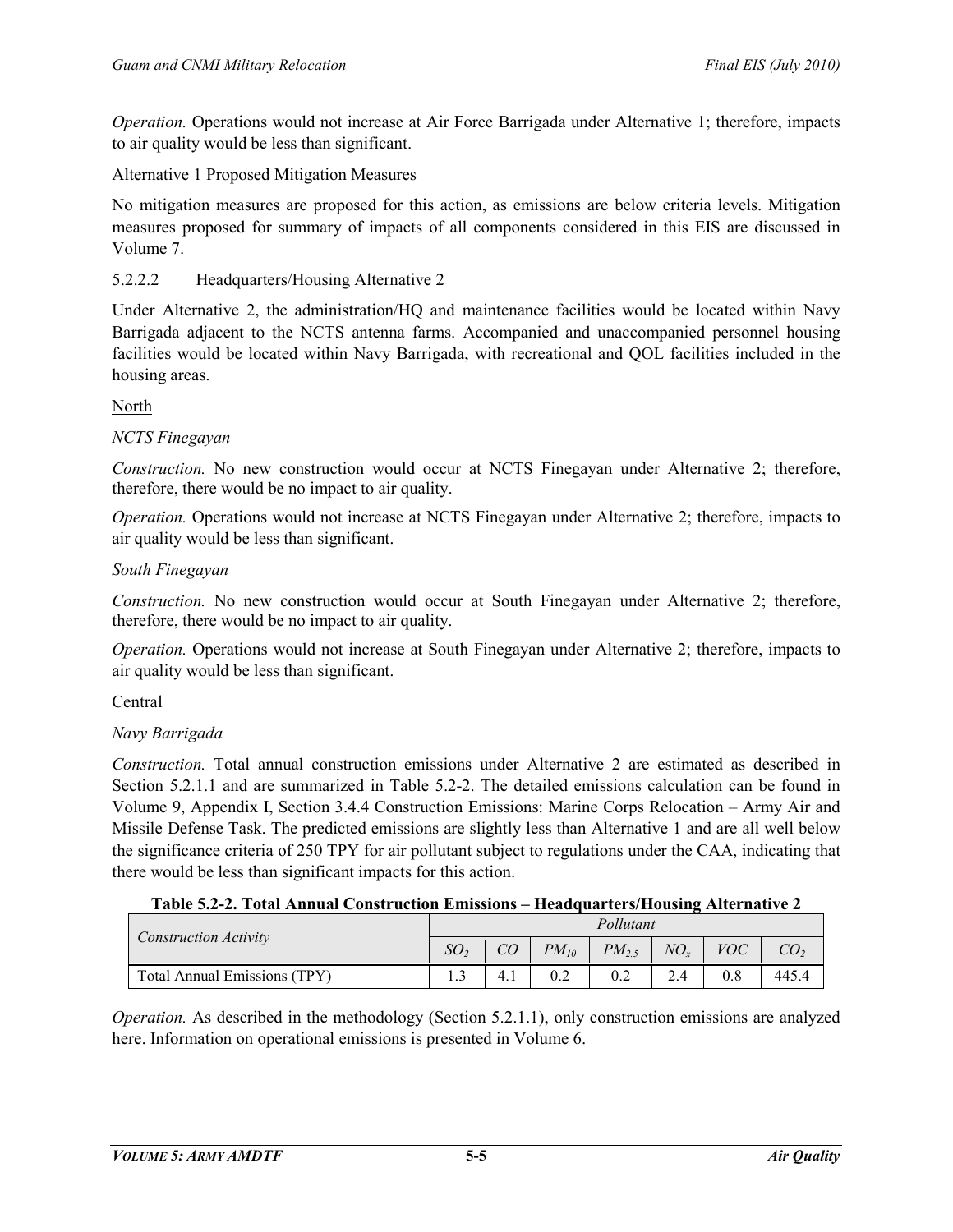# *Air Force Barrigada*

*Construction.* No new construction would occur at Air Force Barrigada under Alternative 2; therefore, there would be no impacts to air quality.

*Operation.* Operations would not increase at Air Force Barrigada under Alternative 2; therefore, impacts to air quality would be less than significant.

## Alternative 2 Proposed Mitigation Measures

The predicted construction emissions (2011 to 2014) and operational emissions (2015 and after) for criteria pollutants within each ROI are all below the  $250$  TPY threshold or 100 TPY SO<sub>2</sub> threshold applicable for  $SO_2$  nonattainment areas. Therefore potential air quality impacts under Alternative 2 are considered less than significant and no emissions mitigation measures are proposed.

## 5.2.2.3 Headquarters/Housing Alternative 3

Under Alternative 3, Army administrative and maintenance facilities and part of the housing facilities would be placed at NCTS Finegayan. The remainder of the housing facilities would be co-located within Marine Corps housing at Navy Barrigada and Air Force Barrigada.

North

# *NCTS Finegayan*

*Construction.* The calculated total construction emissions for components proposed for NCTS Finegayan are summarized in Table 5.2-3. The combined emission levels under Alternative 3 (Table 5.2-3) are similar to the levels predicted under both Alternatives 1 and 2 (Table 5.2-1 and Table 5.2-2) and are detailed in Volume 9, Appendix I, Section 3.4.4 Construction Emissions: Marine Corps Relocation – Army Air and Missile Defense Task, given the similarity of the proposed activities. Total annual construction emissions at NCTS Finegayan are all well below the significance criteria of 250 TPY for criteria pollutants.

| Location                                  |                 |     |           | Pollutant (TPY) |          |            |                 |
|-------------------------------------------|-----------------|-----|-----------|-----------------|----------|------------|-----------------|
|                                           | SO <sub>2</sub> | CO  | $PM_{10}$ | $PM_2$          | $NO_{r}$ | <i>VOC</i> | CO <sub>2</sub> |
| <b>NORTH</b>                              |                 |     |           |                 |          |            |                 |
| Andersen AFB                              | 0.0             | 0.1 | 0.0       | 0.0             | 0.0      | 0.0        | 3.9             |
| NCTS Finegayan                            | 0.9             | 2.5 | 0.1       | 0.1             | 1.5      | 0.6        | 289.3           |
| <b>CENTRAL</b>                            |                 |     |           |                 |          |            |                 |
| Navy Barrigada and Air<br>Force Barrigada | 0.5             | 1.6 | 0.1       | 0.1             | 1.0      | 0.1        | 157.4           |
| <b>Total</b>                              | 1.4             | 4.2 | 0.2       | 0.2             | 2.5      | 0.7        | 450.6           |

**Table 5.2-3. Total Annual Construction Emissions – Headquarters/Housing Alternative 3**

*Operation.* As described in the methodology (Section 5.2.1.1), only construction emissions are analyzed here. Information on operational emissions is presented in Volume 6.

### *South Finegayan*

*Construction.* No new construction would occur at South Finegayan under Alternative 3; therefore, there would be no impacts to air quality.

*Operation.* Operations would not increase at South Finegayan under Alternative 3; therefore, impacts to air quality would be less than significant.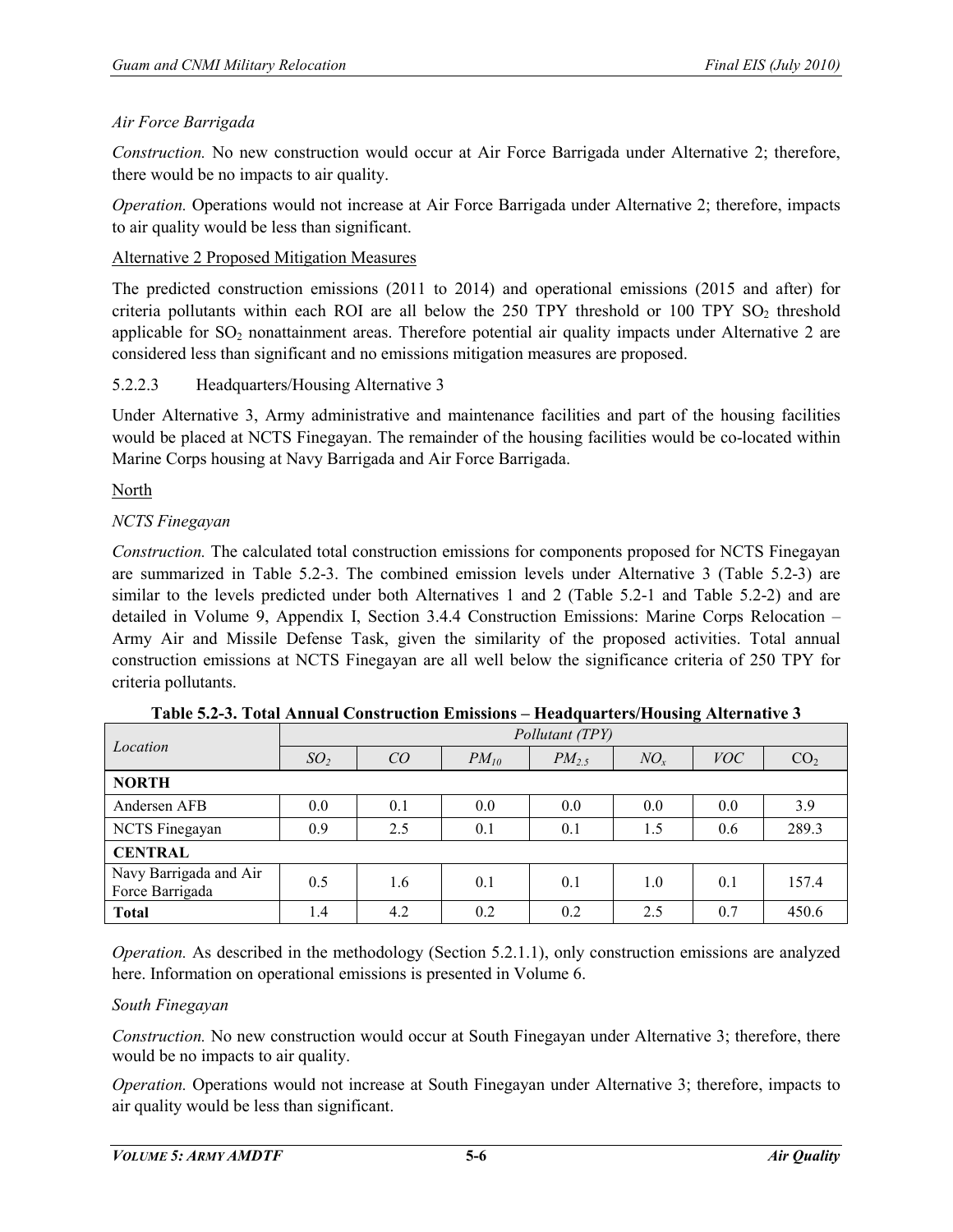## **Central**

# *Navy Barrigada*

*Construction.* The combined Navy Barrigada and Air Force Barrigada construction emissions shown in Table 5.2-3 are well below the significance criteria of 250 TPY for criteria pollutants, indicating that there would be less than significant impacts for this action.

*Operation.* As described in the methodology (Section 5.2.1.1), only construction emissions are analyzed here. Information on operational emissions is presented in Volume 6.

# *Air Force Barrigada*

*Construction.* The combined Navy Barrigada and Air Force Barrigada construction emissions shown in Table 5.2-3 are well below the significance criteria of 250 TPY for criteria pollutants, indicating that there would be less than significant impacts for this action.

*Operation.* As described in the methodology (Section 5.2.1.1), only construction emissions are analyzed here. Information on operational emissions is presented in Volume 6.

## Alternative 3 Proposed Mitigation Measures

The predicted construction emissions (2011 to 2014) and operational emissions (2015 and after) for criteria pollutants within each ROI are all below the  $250$  TPY threshold or 100 TPY SO<sub>2</sub> threshold applicable for  $SO<sub>2</sub>$  nonattainment areas. Therefore, potential air quality impacts under Alternative 3 are considered less than significant and no emissions mitigation measures are proposed.

# **5.2.3 Munitions Storage Alternatives**

# 5.2.3.1 Munitions Storage Alternative 1 (Preferred Alternative)

Eight ECMs are proposed within Munitions Storage Area (MSA) 1 to store Army missiles and provide safe storage of the system launchers during inclement weather. The new earth–covered magazines would be located in the eastern area of Andersen Air Force Base (AFB) near the intersection of Routes 3, 3A and 9. This location is remote from most of the existing ECMs in MSA 1. A typical munitions storage module would have 2,000 square feet (186 square meters) of physical capacity and dimensions of 80 feet (ft) (24 meters [m]) in length and a maximum width of 30 ft (9.1 m). Each ECM would be covered with a minimum of 2 ft (0.6 m) of earth.

In accordance with established ammunitions storage requirements, native grassy vegetation would be established on and around the magazines and would be maintained (e.g., periodically mowed) to minimize a potential fire hazard.

### Construction

The emissions from construction of eight ECMs and/or modular storage magazines (MSMs) described in Chapter 2, Section 2.3.2.2 were estimated together with the construction emissions for both NCTS and South Finegayan. The emissions presented in Table 5.2-1 represent the total for all three areas and the detailed emissions calculation can be found in Volume 9, Appendix I, Section 3.4.4 Construction Emissions: Marine Corps Relocation –Army Air and Missile Defense Task. The calculated total construction emissions from equipment and trucks with potential to occur between 2011 and 2014 are assumed to be evenly distributed among those years in TPY (Table 5.2-1). These emissions are further considered in Volume 7 in determining the potential air emissions impact significance of all project components. Construction emissions resulting from Munitions Storage Alternative 1 would be below the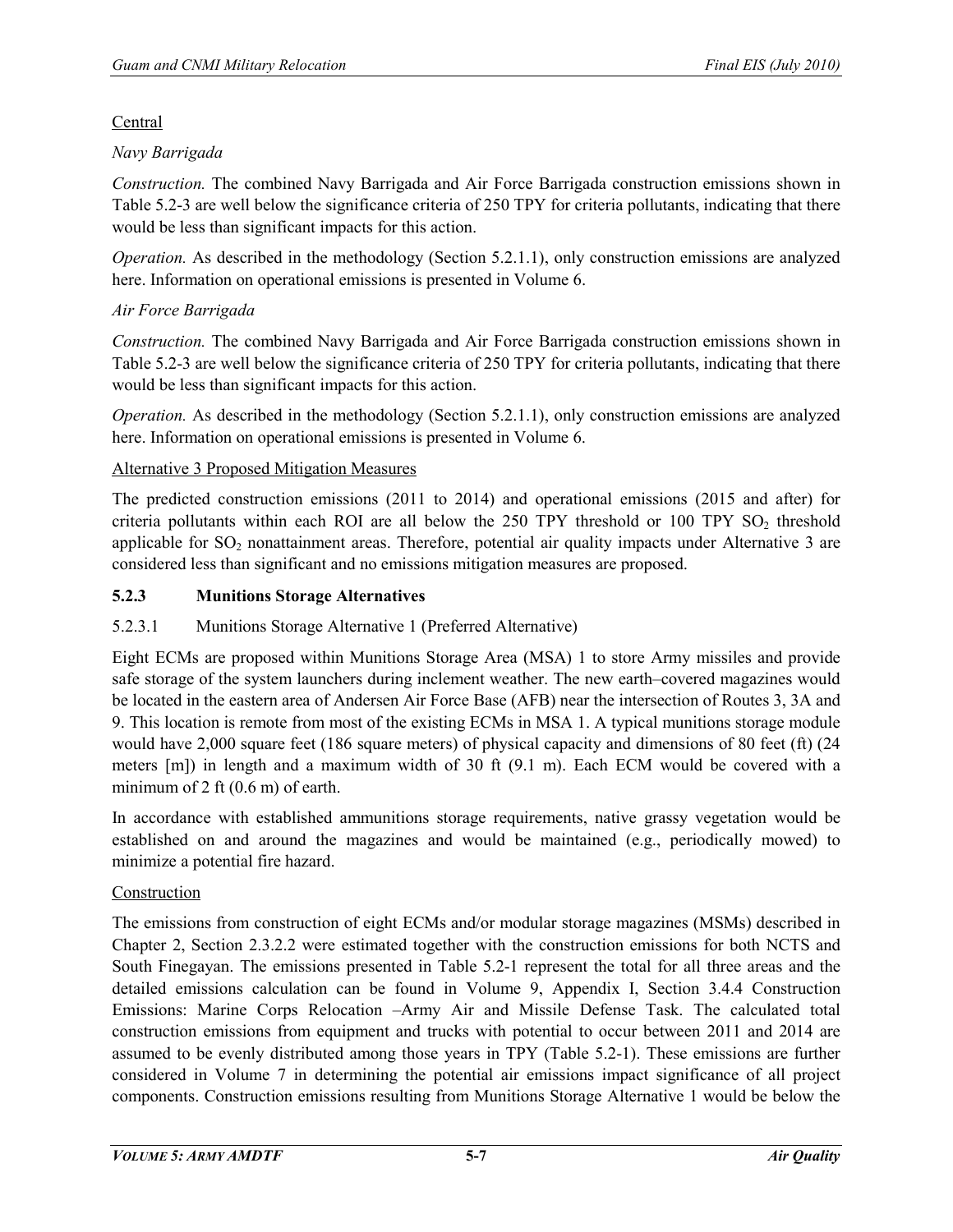significance criterion of 250 tons per year (TPY) for air pollutants adopted in the EIS. Therefore, air quality impacts due to construction would be less than significant.

#### Operation

As described in the methodology (Section [5.2.1.1\)](#page-0-0), only construction emissions are analyzed here. Information on operation emissions is considered in Volume 6, which discusses utility and roadway project impacts, and Volume 2, which discusses the on base commuting vehicle emissions component.

#### 5.2.3.2 Munitions Storage Alternative 2

Existing conditions do not vary between the three munitions storage alternatives at MSA 1. Therefore, impacts for Munitions Storage Alternative 2 are identical those described for Munitions Storage Alternative 1.

#### 5.2.3.3 Munitions Storage Alternative 3

Existing conditions do not vary between the three munitions storage alternatives at MSA 1. Therefore, impacts for Munitions Storage Alternative 3 are identical those described for Munitions Storage Alternative 1.

#### **5.2.4 Weapons Emplacement Alternatives**

Detailed information on the weapons emplacements is contained in a Classified Appendix (Appendix L). An unclassified summary of impacts specific to each set of alternatives is presented at the end of this chapter.

#### **5.2.5 No-Action Alternative**

Under the no-action alternative, the Army AMDTF relocation would not occur and there would be no associated construction or operations. Therefore, no air quality impacts would result under the no-action alternative.

#### **5.2.6 Summary of Impacts**

Tables 5.2-4, 5.2-5, 5.2-6 summarize the potential impacts of each major component – headquarters/housing, munitions storage, and weapons emplacement, respectively. A text summary is provided below.

**Table 5.2-4. Summary of Headquarters/Housing Alternative Alternatives 1, 2, and 3**

| Alternatives 1,2 and 3                                                                                                                                     |
|------------------------------------------------------------------------------------------------------------------------------------------------------------|
| Construction                                                                                                                                               |
| LSI                                                                                                                                                        |
| Less than significant adverse impacts to air quality. Construction emissions from all components would be<br>$\bullet$<br>well below significance criteria |
| <b>Operation</b>                                                                                                                                           |
| LSI                                                                                                                                                        |
| Less than significant adverse impacts to air quality. Operations emissions from all components would be well                                               |

impacts to air quality. Operations emissions from all components would be well below significance criteria

*Legend:* LSI = Less than significant impact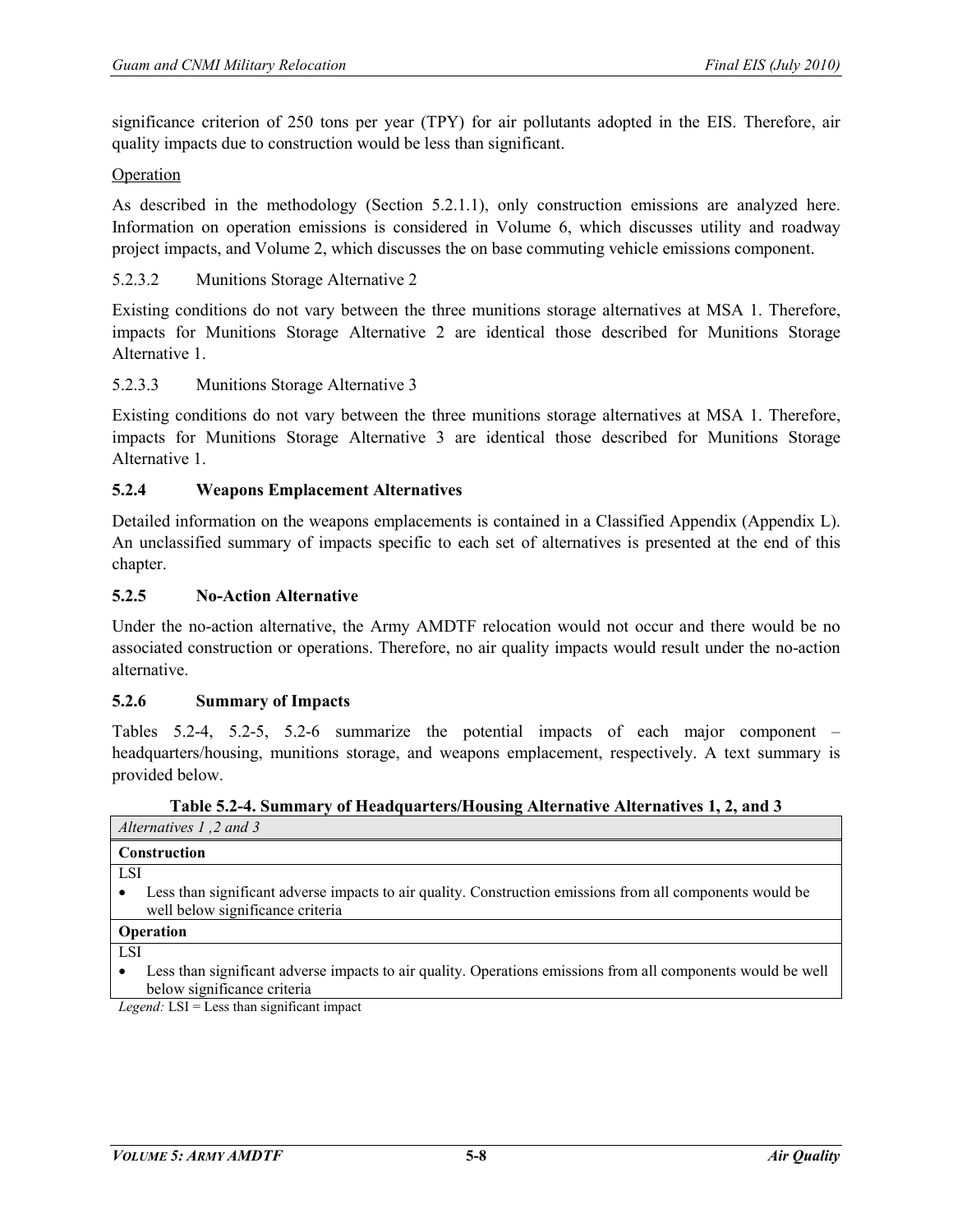| Table 5.2-5. Summary of Munitions Storage Alternatives 1, 2 and 3 |
|-------------------------------------------------------------------|
|-------------------------------------------------------------------|

| Alternatives 1, 2, and 3                                                                                                                      |
|-----------------------------------------------------------------------------------------------------------------------------------------------|
| <b>Construction</b>                                                                                                                           |
| <b>LSI</b>                                                                                                                                    |
| Less than significant adverse impacts to air quality. Construction emissions from all components would be<br>well below significance criteria |
| <b>Operation</b>                                                                                                                              |
| <b>LSI</b>                                                                                                                                    |
| Less than significant adverse impacts to air quality. Operations emissions from all components would be well                                  |

erse impacts to air quality. Operations emissions from all components w below significance criteria

*Legend:* LSI = Less than significant impact

| Table 5.2-6. Summary of Weapons Emplacement Alternatives 1, 2, 3, and 4 |
|-------------------------------------------------------------------------|
|-------------------------------------------------------------------------|

| <b>Construction</b><br><b>LSI</b><br>Less than significant adverse impacts to air quality. Construction emissions from all components would be<br>well below significance criteria<br>Operation |  |
|-------------------------------------------------------------------------------------------------------------------------------------------------------------------------------------------------|--|
|                                                                                                                                                                                                 |  |
|                                                                                                                                                                                                 |  |
|                                                                                                                                                                                                 |  |
|                                                                                                                                                                                                 |  |
| <b>LSI</b>                                                                                                                                                                                      |  |
| Less than significant adverse impacts to air quality. Operations emissions from all components would be well<br>below significance criteria                                                     |  |

*Legend:* LSI = Less than significant impact

The air emissions predicted for Alternatives 1, 2, and 3 associated with construction and operation activities required for the relocation of the Army AMDTF to Guam are all well below the significance criterion of 250 TPY. This criterion is used in the PSD program for determining the potential significance of air quality impacts. All calculated emissions for regulated pollutants subject to this criterion, criteria pollutants in this instance (see Volume 2 for further discussion), are well below 250 TPY.  $CO<sub>2</sub>$  is not a criteria pollutant and the 250 TPY significance criterion is not applicable to it. The potential effects of  $CO<sub>2</sub>$  and other greenhouse gas emissions are by nature global and are based on cumulative impacts, as detailed in Volume 7, Chapter 3. Therefore, Alternatives 1, 2, and 3 from this action would result in less than significant impacts to air quality resources. The no-action alternative would result in no impacts to air quality resources.

Air quality impacts associated with vehicle trips generated from all proposed activities, including the action described in this Volume, are covered in Volume 6. It should be noted however, that emissions thresholds must be applied to all relevant emissions from the entire proposed action to determine potential impact significance. Overall air quality impacts are addressed for Alternative 1 in Volume 7 through a detailed comparison of such thresholds. Volume 7 also addresses the aggregate effects of all project components including greenhouse gas emissions, under the proposed action.